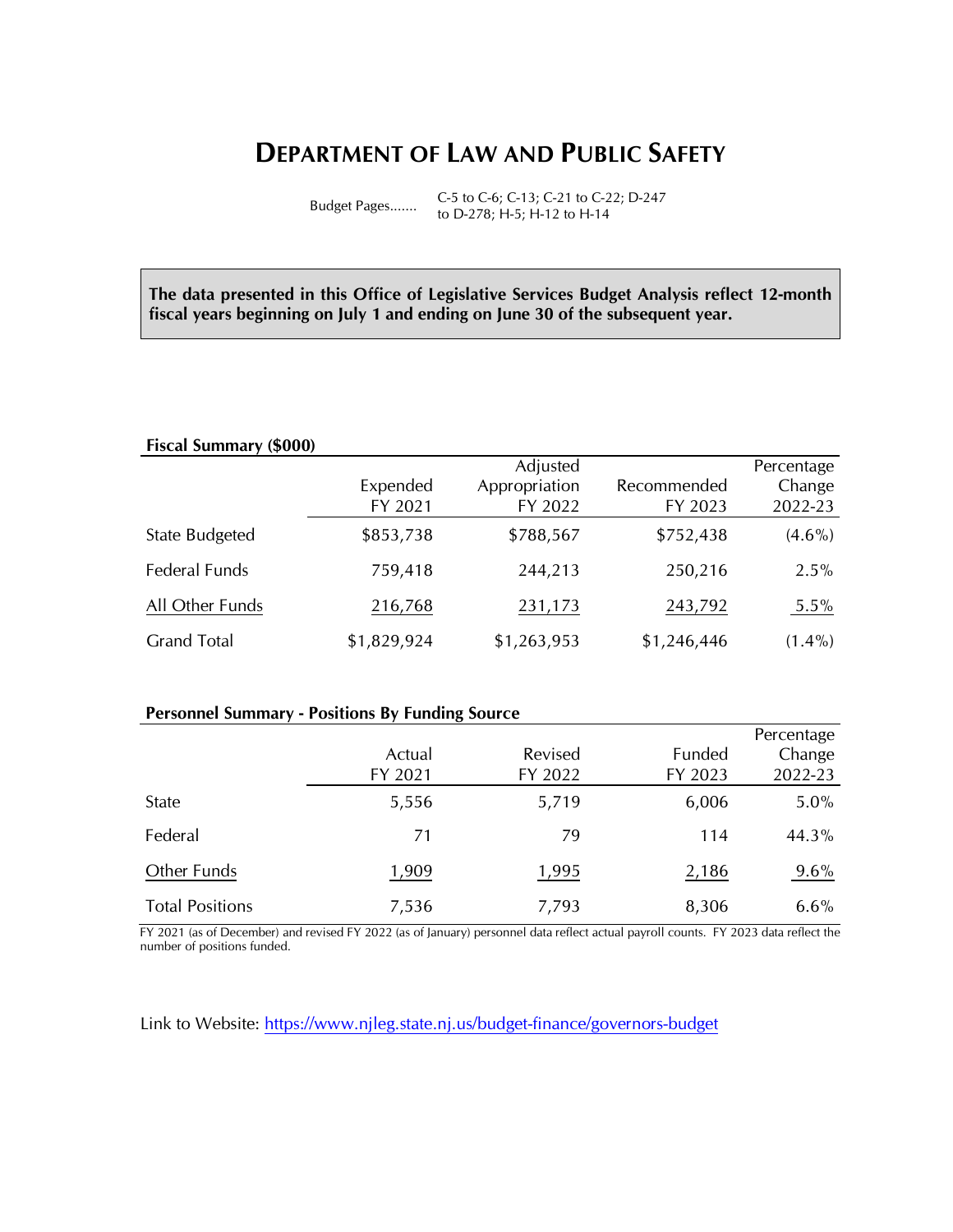# **Highlights**

## **Division of State Police**

- The FY 2023 recommended appropriations for the Division of State Police from all sources total \$624.5 million, \$9.1 million below FY 2022. In addition, the FY 2023 Governor's Budget provides for the transfer of an additional \$40.3 million to the division out of the New Jersey Emergency Medical Service Helicopter Response Program and vehicle rental surcharge revenue, both budgeted in other departments.
- The Governor recommends a net reduction of \$25.5 million in State funds appropriations for State Police operations. Four components produce the net decrease: 1) a \$33.5 million reduction attributed to a shift of State Police salaries and wages expenditures to unexpended appropriation balances by State professional boards and advisory boards; 2) a \$2.7 million reduction reflecting the elimination of one-time funding for a State Police radio system upgrade; 3) a \$4.5 million increase for State Police salaries and wages to pay for the 164th recruit class; and 4) a \$6.3 million for new police vehicles.
- The Governor's FY 2023 Budget funds 4,124 positions at the Division of State Police in FY 2023, which is 48 positions more than the 4,076 positions funded in FY 2022.
- The FY 2023 Governor's Budget provides \$4.5 million toward the 164th Division of State Police trooper recruit class. The FY 2023 Budget in Brief indicates that FY 2023 will commence with 3,004 troopers and end with 3,059 troopers. The 164th State Police trooper recruit class is anticipated to commence in fiscal year 2023 and graduate in FY 2024. In addition, the 163rd State Police trooper recruit class, which commenced in March of 2022 with 200 recruits, is anticipated to graduate in early FY 2023.
- The Governor's FY 2023 Budget anticipates \$30.5 million in revenues from motor vehicle registration surcharges that are dedicated to the New Jersey Emergency Medical Services Helicopter Response Fund. Of that total, \$27.0 million would be allocated to the Division of State Police with up to \$5.0 million allocated for division salaries, \$3.0 million for division vehicles, and \$2.0 million for division equipment.
- The Governor's FY 2023 Budget continues the use of up to \$13.3 million in anticipated vehicle rental surcharge revenue for Division of State Police salaries.
- The FY 2023 Governor's Budget recommends maintaining the Expungement Unit's budget year appropriation at the FY 2022 level of \$13 million. The Administration has placed \$3 million in State Police Expungement Unit surplus on the lapse list with the intention of returning the funds to the General Fund at year-end.

## **Division of Criminal Justice**

• The Direct State Services appropriation for the Division of Criminal Justice is recommended to decrease by a net \$1.7 million from \$44 million in FY 2022 to \$42.3 million in FY 2023. The completion of the development of software that would make law enforcement forfeiture actions more transparent would account for \$2.6 million of that reduction, offset by increases in division salaries and wages and State funds to match federal Medicaid fraud grants.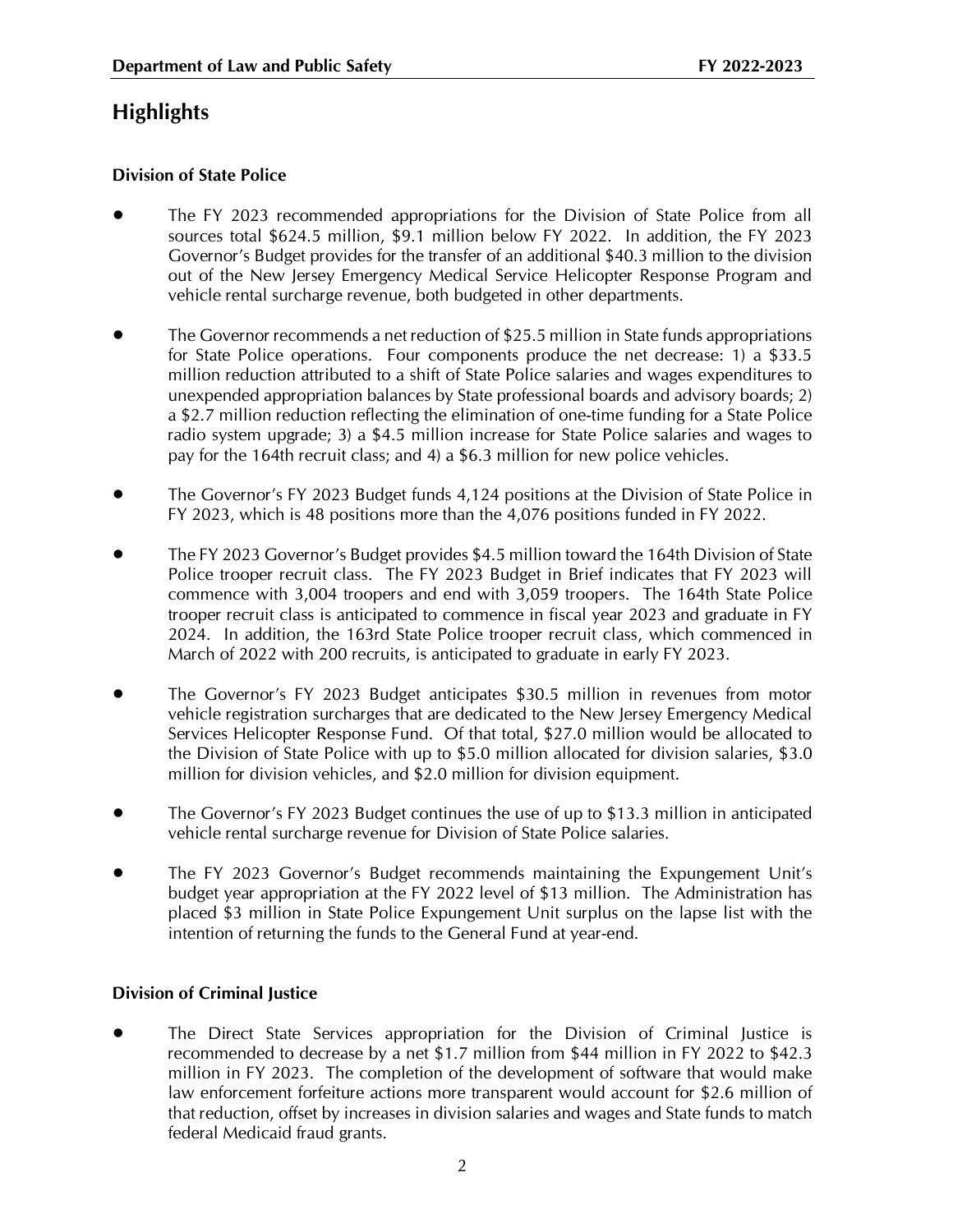# **Highlights (Cont'd)**

#### **New Jersey Racing Commission**

• The FY 2023 Governor's Budget continues an appropriation of \$15 million for Horse Racing Purse subsidies, the fifth of five annual installments: FY 2022, \$15 million; FY 2021, \$15 million; FY 2020, \$20 million; and FY 2019, \$20 million. In 2019, the Governor committed to provide \$100 million over five years to support horse racing in New Jersey pursuant to P.L.2019, c.36. Under the law, the Thoroughbred and Standardbred industries split the funds evenly. Monmouth Park receives the entire Thoroughbred share to supplement overnight purses. The Standardbred share is allocated as follows: 60 percent to the Meadowlands for overnight purses; 16 percent to Freehold for overnight purses; 12 percent to the New Jersey Sire Stakes purses; six percent to purse bonuses for New Jersey sired horses; and six percent for breeders' awards.

#### **Juvenile Justice Commission**

- The Governor's FY 2023 Budget provides \$138.4 million for the operations of the Juvenile Justice Commission: Direct State Services (\$113.4 million) and Grants-in-Aid (\$25 million). According to the Governor's Budget, the Juvenile Justice Commission's appropriation is \$3.3 million higher than in FY 2022 resulting from an increase in certain salaries pursuant to P.L.2021, c.406. The commission's residential and transitional programs are projected to serve an average daily population of 82 juveniles (daily per capita cost, \$1,021) and the commission's institutional facilities are projected to support an average daily population of 95 juveniles (daily per capita cost, \$1,666). The active parole caseload is anticipated to remain level at 133 in FY 2023 after declining from 183 in FY 2021 to 133 in FY 2022.
- The Restorative and Transformative Justice for Youths and Communities Pilot program (P.L.2021, c.196) is reflected in the budget with a \$4.2 million supplemental appropriation in FY 2022 and a recommended appropriation of \$4.2 million in FY 2023. Established within the Juvenile Justice Commission, the two-year pilot program is intended to reduce initial and repeat youth involvement with the youth justice system. An \$8.4 million appropriation over two years funds the implementation of the restorative justice hubs and community-based wraparound services program in four pilot cities: Camden, Newark, Paterson, and Trenton.
- The FY 2023 Governor's Budget continues to recommend using \$750,000 out of the offbudget, special revenue Workforce Development Partnership Fund to continue supporting the cost of administering and operating a new Heating/Ventilation/Air Conditioning/Refrigeration Career Education Program within the Juvenile Justice Commission.

#### **Office of Homeland Security and Preparedness**

• The Governor's FY 2023 Budget provides \$16.9 million for the operations of the Office of Homeland Security and Preparedness: \$14.1 million in Direct State Services; and an unchanged \$2.8 million in Grants-in-Aid for the New Jersey Nonprofit Security Grant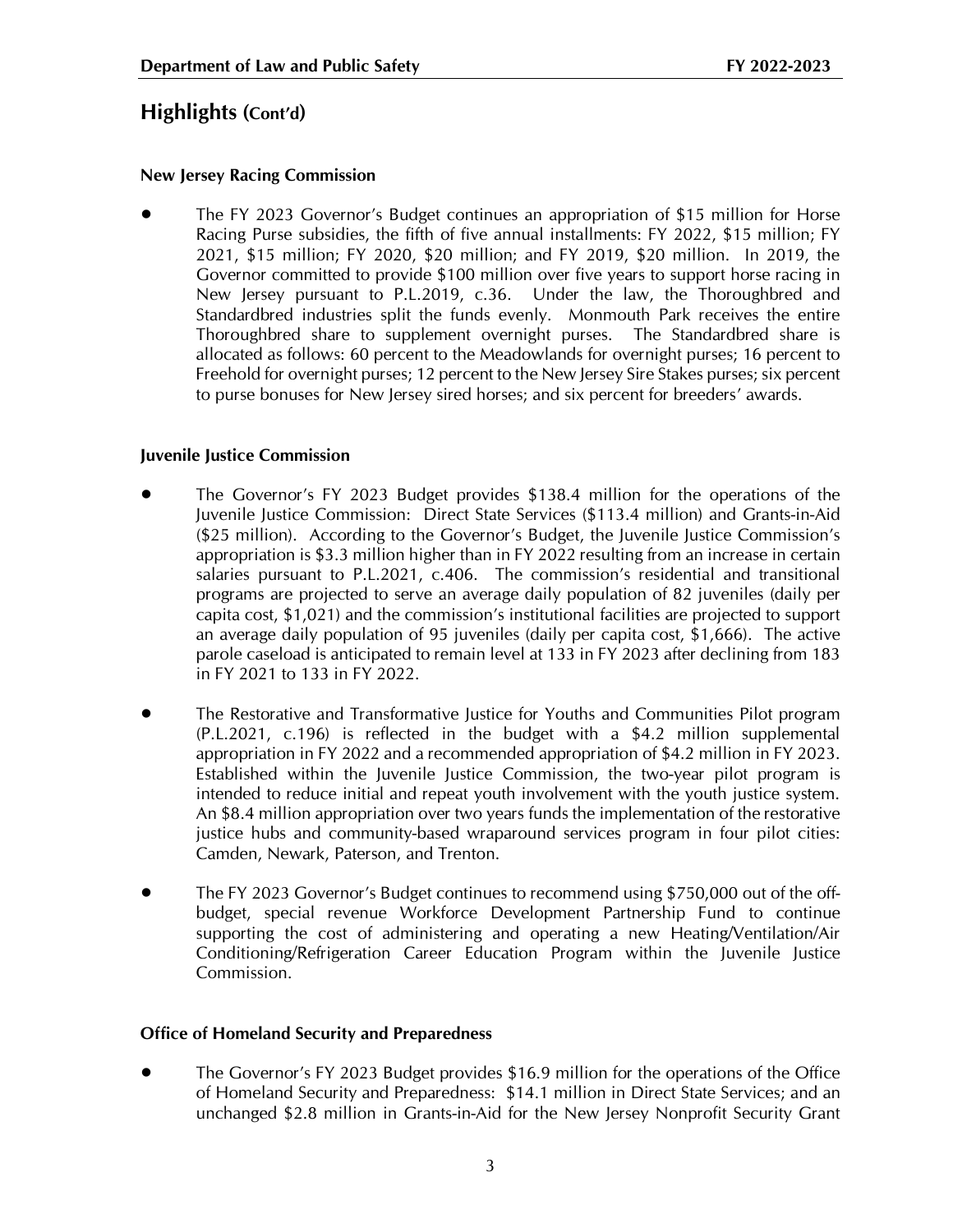# **Highlights (Cont'd)**

Program that awards grants to eligible nonprofit organizations for the purpose of preparing against terrorist attacks, threats, domestic extremism, or other violent acts.

• The Governor's FY 2023 Budget continues to appropriate \$8.9 million for the Office of Homeland Security and Preparedness from Domestic Security vehicle rental surcharge revenues pursuant to budget language. P.L.2002, c.54 established a \$5.00 per day fee on certain motor vehicle rentals, \$2 out of the \$5 fee is to be deposited in a dedicated New Jersey Domestic Security Account and to be available to support medical emergency disaster preparedness for bioterrorism, security coverage at nuclear power facilities, State Police salaries related to State-wide security services and counter-terrorism programs.

#### **Division of Consumer Affairs**

- The Governor's FY 2023 Budget recommends an appropriation of \$9.4 million to offset the lost revenue from the waived fees for health care professionals. This is part of the Governor's proposed a "one-year fee holiday."
- The Governor recommends increasing from \$8.5 million to \$38.5 million the amount the Attorney General may reallocate from State professional boards, advisory boards, and committees' unexpended appropriation balances to other departmental purposes. These funds may be used to pay for various expenditures in other divisions within the department. The additional \$30.0 million would be used for State Police salaries and wages.

#### **Background Paper**

State Professional Boards – Reallocation of Excess Resources ……….………………….. p.17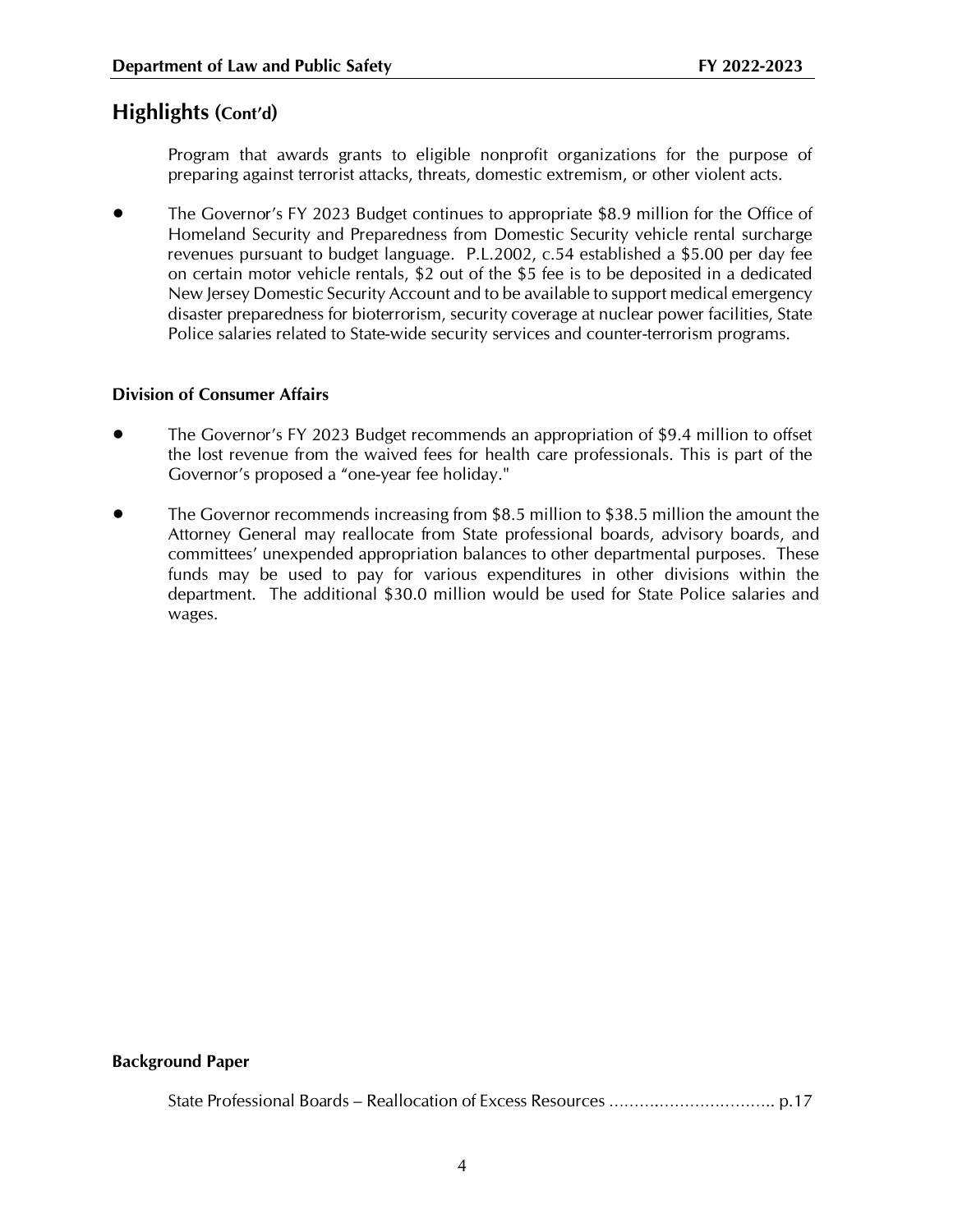# **Fiscal and Personnel Summary**

## **AGENCY FUNDING BY SOURCE OF FUNDS (\$000)**

|                                     |                            | Adj.               |                   |                                     |             |
|-------------------------------------|----------------------------|--------------------|-------------------|-------------------------------------|-------------|
|                                     | <b>Expended</b><br>FY 2021 | Approp.<br>FY 2022 | Recom.<br>FY 2023 | <b>Percentage Change</b><br>2021-23 | 2022-23     |
| <b>General Fund</b>                 |                            |                    |                   |                                     |             |
| <b>Direct State Services</b>        | \$772,785                  | \$668,879          | \$649,079         | $(16.0\%)$                          | $(3.0\%)$   |
| Grants-In-Aid                       | 15,050                     | 38,135             | 38,135            | 153.4%                              | $0.0\%$     |
| State Aid                           | $\mathbf 0$                | $\boldsymbol{0}$   | $\boldsymbol{0}$  |                                     |             |
| Capital Construction                | 1,682                      | 0                  | 0                 | $(100.0\%)$                         |             |
| Debt Service                        | 0                          | 0                  | 0                 |                                     |             |
| Sub-Total                           | \$789,517                  | \$707,014          | \$687,214         | $(13.0\%)$                          | $(2.8\%)$   |
| <b>Property Tax Relief Fund</b>     |                            |                    |                   |                                     |             |
| <b>Direct State Services</b>        | \$0                        | \$0                | \$0               |                                     |             |
| Grants-In-Aid                       | $\mathbf{0}$               | $\mathbf{0}$       | $\mathbf{0}$      |                                     |             |
| State Aid                           | 4,496                      | 5,000              | 5,000             | 11.2%                               | 0.0%        |
| Sub-Total                           | \$4,496                    | \$5,000            | \$5,000           | 11.2%                               | $0.0\%$     |
| <b>Gubernatorial Elections Fund</b> | \$10,563                   | \$21,480           | \$0               | $(100.0\%)$                         | $(100.0\%)$ |
| <b>Casino Revenue Fund</b>          | \$92                       | \$92               | \$92              | $0.0\%$                             | $0.0\%$     |
| <b>Casino Control Fund</b>          | \$49,070                   | \$54,981           | \$60,132          | 22.5%                               | 9.4%        |
| <b>State Total</b>                  | \$853,738                  | \$788,567          | \$752,438         | $(11.9\%)$                          | $(4.6\%)$   |
| <b>Federal Funds</b>                | \$759,418                  | \$244,213          | \$250,216         | $(67.1\%)$                          | 2.5%        |
| <b>Other Funds</b>                  | \$216,768                  | \$231,173          | \$243,792         | 12.5%                               | $5.5\%$     |
| <b>Grand Total</b>                  | \$1,829,924                | \$1,263,953        | \$1,246,446       | $(31.9\%)$                          | $(1.4\%)$   |

#### **PERSONNEL SUMMARY - POSITIONS BY FUNDING SOURCE**

|                        | Actual  | <b>Revised</b> | <b>Funded</b> | <b>Percentage Change</b> |         |
|------------------------|---------|----------------|---------------|--------------------------|---------|
|                        | FY 2021 | FY 2022        | FY 2023       | 2021-23                  | 2022-23 |
| State                  | 5,556   | 5,719          | 6,006         | 8.1%                     | $5.0\%$ |
| Federal                | 71      | 79             | 114           | $60.6\%$                 | 44.3%   |
| All Other              | 1,909   | 1,995          | 2,186         | 14.5%                    | $9.6\%$ |
| <b>Total Positions</b> | 7,536   | 7.793          | 8.306         | $10.2\%$                 | $6.6\%$ |

FY 2021 (as of December) and revised FY 2022 (as of January) personnel data reflect actual payroll counts. FY 2023 data reflect the number of positions funded.

#### **AFFIRMATIVE ACTION DATA**

| <b>Total Minority Percentage</b> | 26.8% | $26.0\%$ | N/A | ---- | ---- |
|----------------------------------|-------|----------|-----|------|------|
|                                  |       |          |     |      |      |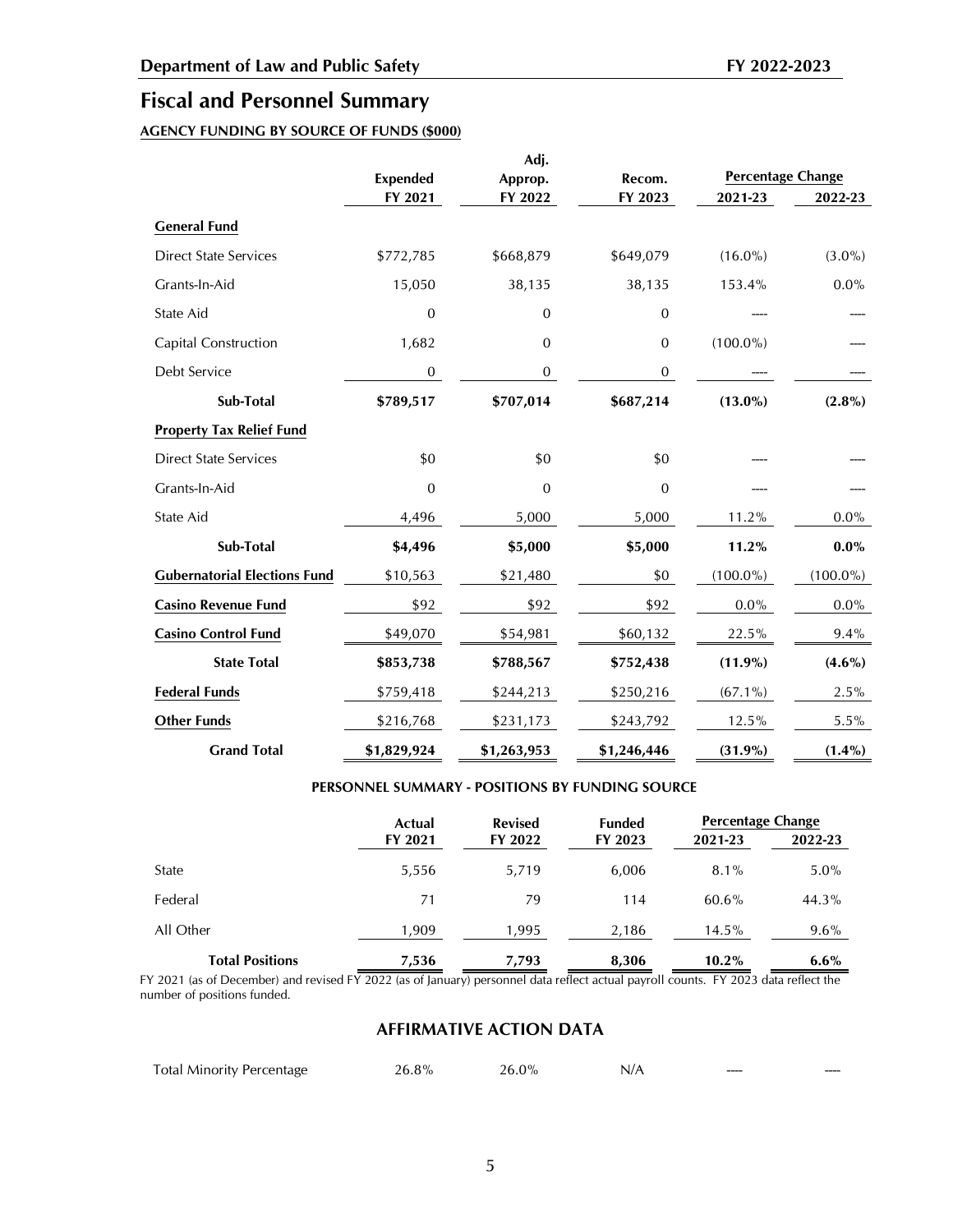# **Significant Changes/New Programs (\$000)**

#### **LAW ENFORCEMENT**

**Division of State Police**

| <b>General Fund, Direct State Services</b><br><b>Budget Page: D-255</b><br><b>State Police Operations</b> |                            |                         |                    |                                 |  |  |
|-----------------------------------------------------------------------------------------------------------|----------------------------|-------------------------|--------------------|---------------------------------|--|--|
| FY 2020<br><b>Expended</b>                                                                                | FY 2021<br><b>Expended</b> | FY 2022<br>Adj. Approp. | FY 2023<br>Recomm. | Change<br>$FY$ 2022 – $FY$ 2023 |  |  |
| \$324,046                                                                                                 | \$426,099                  | \$359,505               | \$334,055          | $(\$25,450)$<br>$(7.1\%)$       |  |  |

The FY 2023 Governor's Budget recommends a net reduction of \$25.5 million in State funds appropriations for State Police operations. Four components produce the net reduction:

- A \$33.5 million reduction attributed to a shift of State Police salaries and wages expenditures to unexpended appropriation balances by State professional boards and advisory boards;
- A \$2.7 million reduction reflecting the elimination of one-time funding for a State Police radio system upgrade;
- A \$4.5 million increase for State Police salaries and wages to pay for the 164th recruit class, which is anticipated to begin its training in FY 2023 and graduate in FY 2024; and
- A \$6.3 million increase to purchase new police vehicles.

| <b>General Fund, Direct State Services</b><br><b>Radio System Upgrade</b> | <b>Budget Page: D-256</b>  |                         |                    |                             |
|---------------------------------------------------------------------------|----------------------------|-------------------------|--------------------|-----------------------------|
| <b>FY 2020</b><br><b>Expended</b>                                         | FY 2021<br><b>Expended</b> | FY 2022<br>Adj. Approp. | FY 2023<br>Recomm. | Change<br>FY 2022 - FY 2023 |
| \$0                                                                       | \$0                        | \$2,720                 | \$0                | $(\$2,720)$<br>$(100.0\%)$  |

The FY 2023 Governor's Budget recommends reducing this appropriation to zero to reflect the nonrecurrence of one-time costs due to the upcoming completion of the State Police radio system upgrade to the P25 public safety communications network. No additional State funds are anticipated to be needed for this project in the budget year. In addition, the Executive intends to return to the General Fund the \$2.7 million appropriated for this purpose in FY 2022 because the expenditures will be shifted to federal funds. The P25 is the most current public safety communications standard available that enables interoperability among various jurisdictions from local to county to State and federal.

To fund this project, the State transferred \$62.7 million of its Coronavirus Relief Fund allocation under the Coronavirus Aid, Relief, and Economic Security (CARES) Act of 2020 to the Division of State Police. As of March 2022, \$62.6 million has been expended for these purposes. The department indicated that full implementation of the new system would entail decommissioning the current system, integrating the encryption of the new system in phases, and installing the remaining two P25 radios needed by Division of State Police in two of its Agusta helicopters.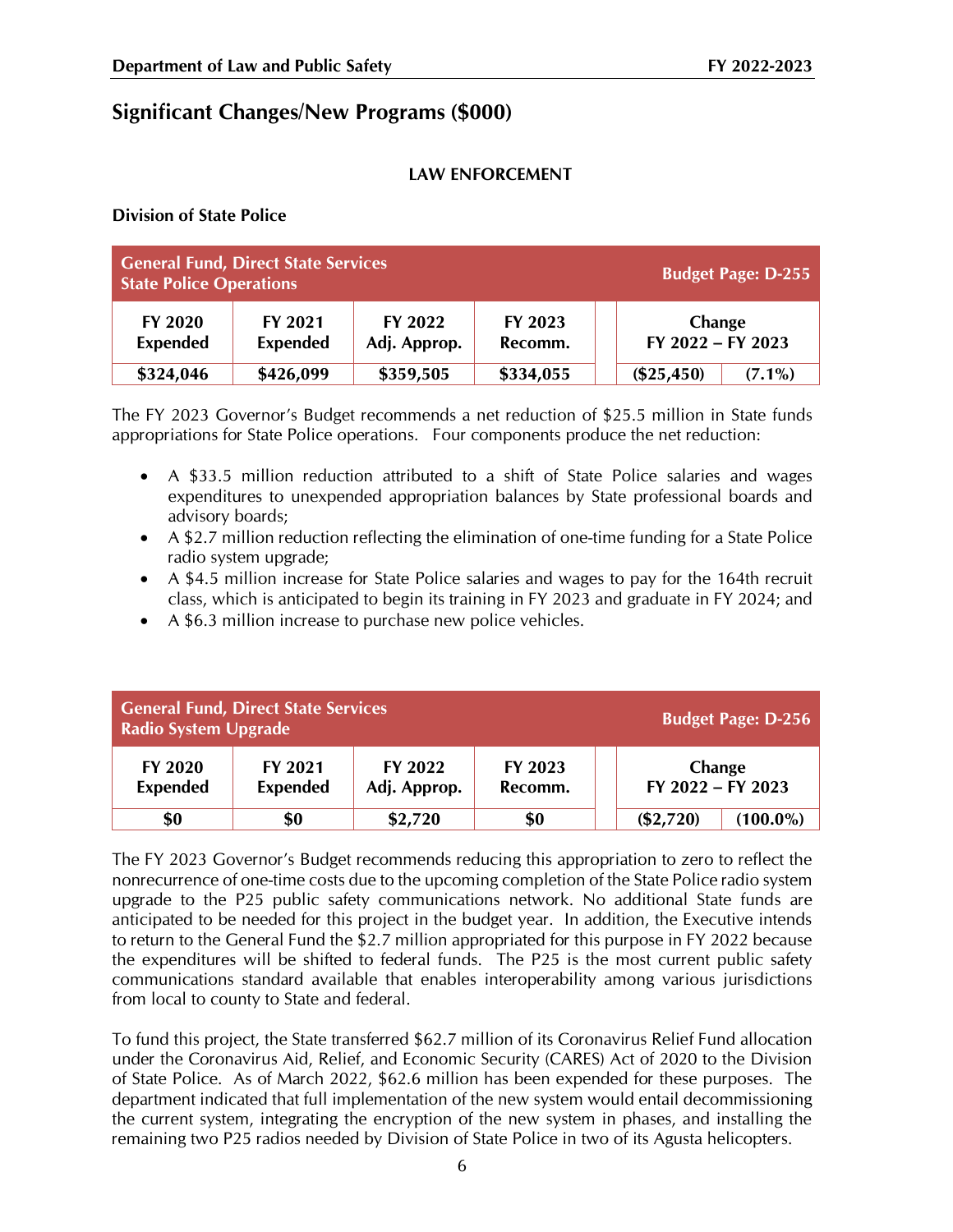The Federal Communications Commission narrow-banding mandate requires all public safety entities using land mobile radio systems operating in the 150-512 MHz radio bands to transition from using 25 kHz efficiency technology to at least 12.5 kHz efficiency technology.

| <b>General Fund, Direct State Services</b><br><b>Budget Page: D-256</b><br>Additions, Improvements, and Equipment |                            |                         |                    |                             |       |  |
|-------------------------------------------------------------------------------------------------------------------|----------------------------|-------------------------|--------------------|-----------------------------|-------|--|
| <b>FY 2020</b><br><b>Expended</b>                                                                                 | FY 2021<br><b>Expended</b> | FY 2022<br>Adj. Approp. | FY 2023<br>Recomm. | Change<br>FY 2022 - FY 2023 |       |  |
| \$4,204                                                                                                           | \$4,559                    | \$3,968                 | \$7,718            | \$3,750                     | 94.5% |  |

The FY 2023 Governor's Budget recommends appropriations totaling \$6.25 million for the purchase of new vehicles by the State Police. To accomplish this the Administration recommends the appropriation of \$3.75 million from this equipment account and \$2.5 million from the New Jersey Emergency Medical Service Helicopter Response fund in accordance with language, which authorizes the use of those funds for the purchase of State Police vehicles.

| <b>All Other Funds</b><br><b>Budget Page:D-257</b><br><b>State Police Operations</b> |                            |                         |                    |                                 |       |  |  |
|--------------------------------------------------------------------------------------|----------------------------|-------------------------|--------------------|---------------------------------|-------|--|--|
| <b>FY 2020</b><br><b>Expended</b>                                                    | FY 2021<br><b>Expended</b> | FY 2022<br>Adj. Approp. | FY 2023<br>Recomm. | Change<br>$FY$ 2022 – $FY$ 2023 |       |  |  |
| \$134,489                                                                            | \$147,644                  | \$134,665               | \$151,010          | \$16,345                        | 12.1% |  |  |

The FY 2023 recommended Governor's Budget anticipates an increase in three of the dedicated revenue sources that support the operations of the Division of State Police. These revenues are used to reimburse the State Police for the cost of services they provide to other agencies. The three revenue sources anticipated to increase in FY 2023 are:

- non-criminal records checks (\$3.543 million),
- South Jersey Transportation Authority (\$1.244 million), and
- The New Jersey Turnpike Authority (\$11.558 million).

Other dedicated revenue sources allocated to the Division of State Police included in the totals above are unchanged. The South Jersey Transportation Authority and the Turnpike Authority, including the Garden State Parkway, provide reimbursements to the State Police for patrolling those roadways.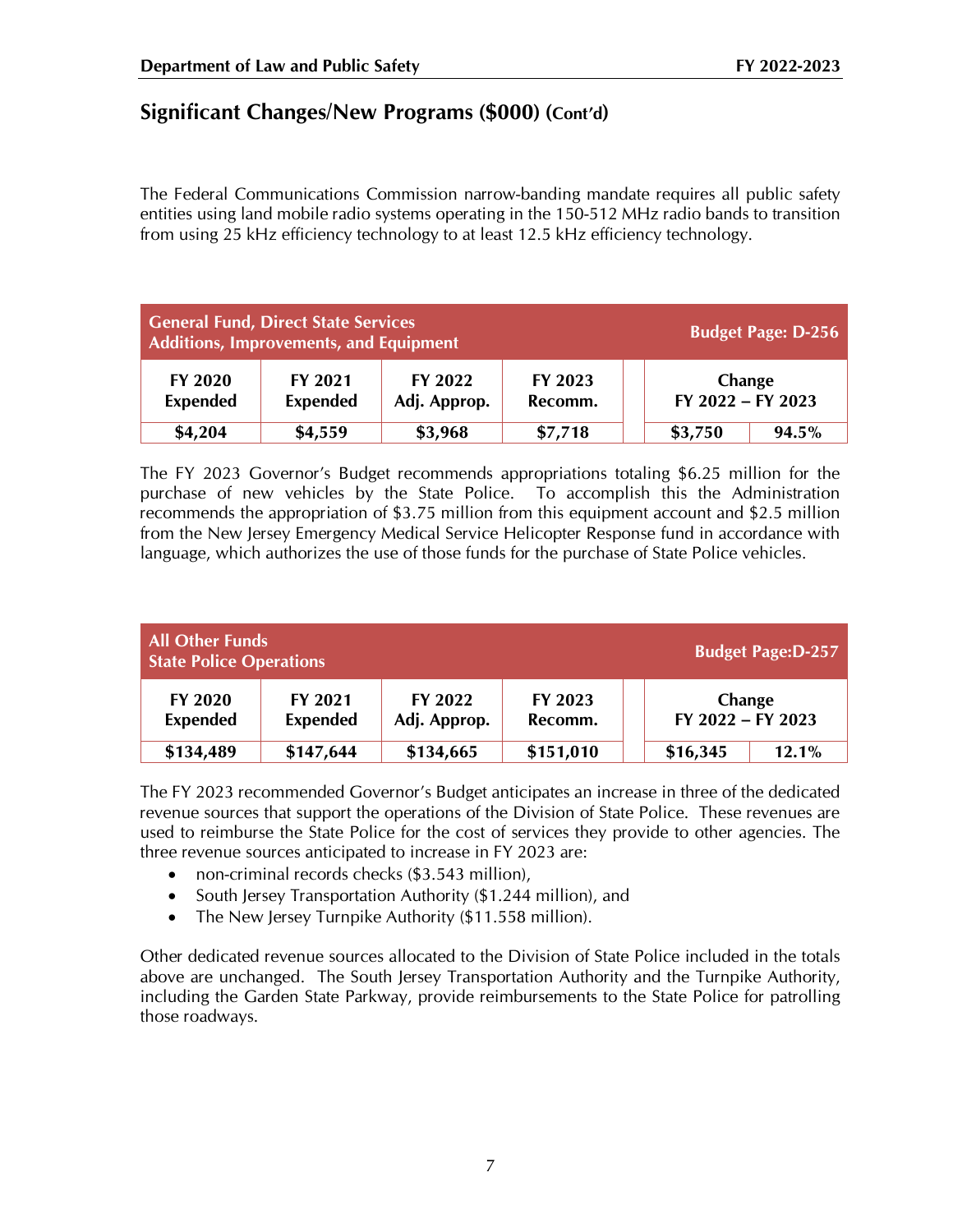| <b>Casino Control Fund, Direct State Services</b><br><b>Budget Page: D-255</b><br><b>Gaming Enforcement</b> |                            |                         |                    |                             |      |  |
|-------------------------------------------------------------------------------------------------------------|----------------------------|-------------------------|--------------------|-----------------------------|------|--|
| FY 2020<br><b>Expended</b>                                                                                  | FY 2021<br><b>Expended</b> | FY 2022<br>Adj. Approp. | FY 2023<br>Recomm. | Change<br>FY 2022 - FY 2023 |      |  |
| \$45,159                                                                                                    | \$49,070                   | \$54,981                | \$60,132           | \$5,151                     | 9.4% |  |

#### **Division of Gaming Enforcement**

The recommended FY 2023 appropriation of \$60.1 million for the Division of Gaming Enforcement is an increase of \$5.1 million from \$55.0 million in FY 2022. The entire increase would occur in the Personal Services appropriation reflecting the creation of 17 new positions and an increase in fringe benefits that are charged to the Casino Control Fund.

#### **Division of Criminal Justice**

| <b>Federal Funds</b><br><b>Budget Page: D-257</b><br><b>Criminal Justice</b> |                            |                         |                    |                             |      |  |  |
|------------------------------------------------------------------------------|----------------------------|-------------------------|--------------------|-----------------------------|------|--|--|
| FY 2020<br><b>Expended</b>                                                   | FY 2021<br><b>Expended</b> | FY 2022<br>Adj. Approp. | FY 2023<br>Recomm. | Change<br>FY 2022 - FY 2023 |      |  |  |
| \$93,230                                                                     | \$30,837                   | \$49,155                | \$52,057           | \$2,902                     | 5.9% |  |  |

The FY 2023 Governor's Budget recommends an increase of \$2.9 million in federal funds for the Medicaid Fraud Unit in the Office of the Insurance Fraud Prosecutor, which serves as the antiinsurance fraud agency for the State. The Medicaid Fraud Unit investigates and prosecutes Medicaid provider fraud and patient abuse or neglect.

According to the National Conference of State Legislators, "All [50 states, the District of Columbia,](https://oig.hhs.gov/fraud/medicaid-fraud-control-units-mfcu/)  [Puerto Rico and the U.S. Virgin Islands](https://oig.hhs.gov/fraud/medicaid-fraud-control-units-mfcu/) are required to have Medicaid Fraud Control Units to investigate and prosecute Medicaid provider fraud and abuse or neglect of Medicaid enrollees in facilities or non-institutional settings." The 2021 annual Office of the Inspector General Medicaid Fraud Units report released on March  $15<sup>th</sup>$ , 2022 indicated recoveries were obtained in 2021 totaling \$1.7 billion recovered and 1,105 convictions with a return on investment of \$5.36 for every dollar spent."

Medicaid, which was created in 1965, operated with few controls against fraud and without any specific state or federal law enforcement agencies responsible for monitoring criminal activity within the program. In 1977, legislation was passed which provided each state with the opportunity and resources to establish a Medicaid Fraud Control Unit to investigate and prosecute provider fraud and resident abuse. Permanent federal funding was provided in 1980, allowing the federal government to ensure each unit's activities are devoted exclusively to investigating and prosecuting provider fraud, resident abuse, and fraud in the administration of the Medicaid program.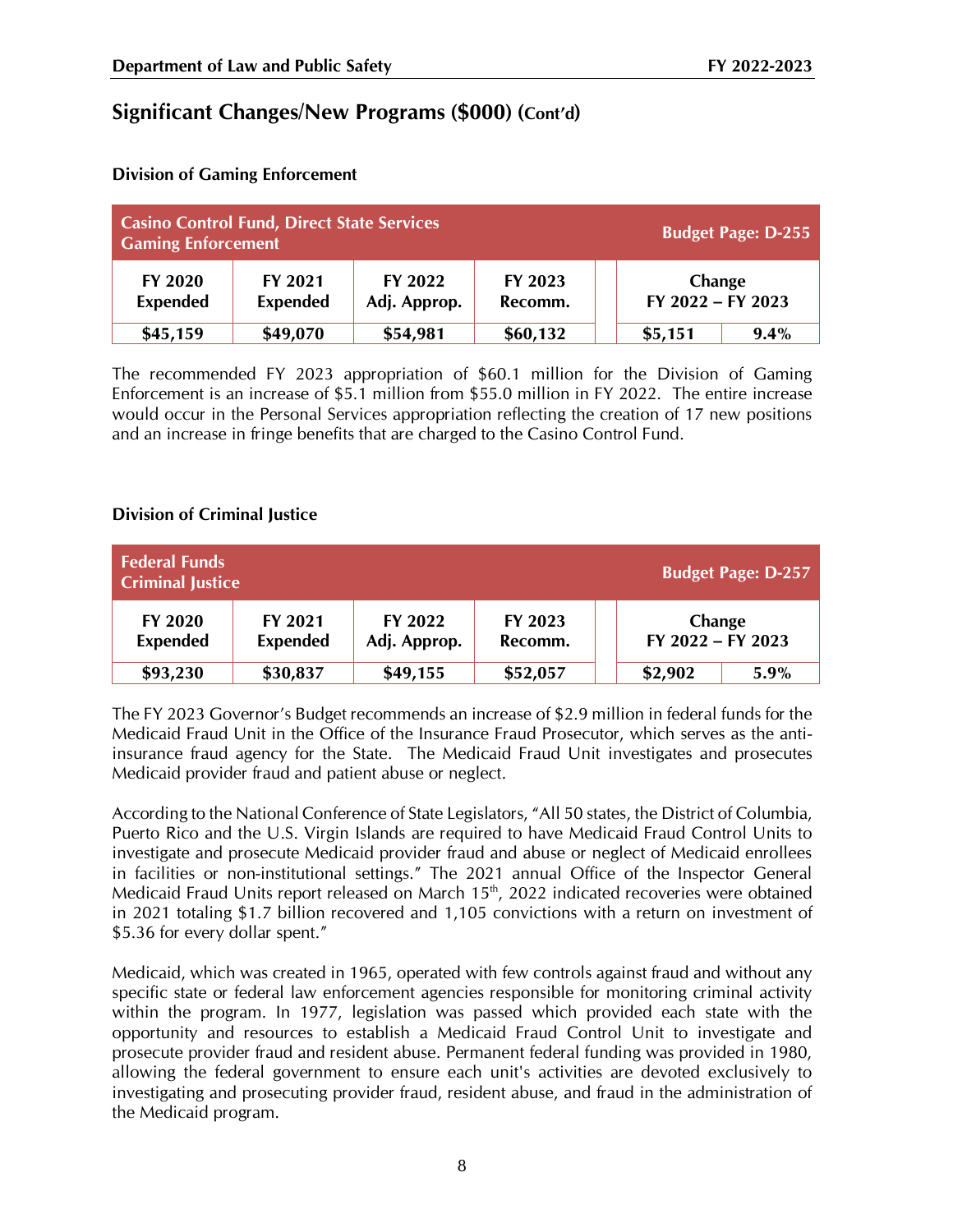| <b>All Other Funds</b><br><b>Budget Page: D-257</b><br><b>Criminal Justice</b> |                            |                         |                    |                             |            |  |  |
|--------------------------------------------------------------------------------|----------------------------|-------------------------|--------------------|-----------------------------|------------|--|--|
| <b>FY 2020</b><br><b>Expended</b>                                              | FY 2021<br><b>Expended</b> | FY 2022<br>Adj. Approp. | FY 2023<br>Recomm. | Change<br>FY 2022 - FY 2023 |            |  |  |
| \$19,256                                                                       | \$15,297                   | \$19,567                | \$16,866           | $(\$2,701)$                 | $(13.8\%)$ |  |  |

The FY 2023 recommended budget anticipates reductions in two dedicated revenue sources that support the Division of Criminal Justice. First, dedicated revenues from the Safe and Secure Neighborhoods Program are anticipated to decline by \$2.5 million, from \$5.5 million to \$3 million and second, revenues from the Law Enforcement Officers Training and Equipment Fund are anticipated to decline by \$200,000, from \$600,000 to \$400,000.

## **SPECIAL LAW ENFORCEMENT ACTIVITIES**

#### **Elections Law Enforcement**

| <b>Gubernatorial Elections Fund, Grants-In-Aid,</b><br><b>Elections Law Enforcement</b> |                            |                         |                    |                             | <b>Budget Page: D-262</b> |
|-----------------------------------------------------------------------------------------|----------------------------|-------------------------|--------------------|-----------------------------|---------------------------|
| <b>FY 2020</b><br><b>Expended</b>                                                       | FY 2021<br><b>Expended</b> | FY 2022<br>Adj. Approp. | FY 2023<br>Recomm. | Change<br>FY 2022 - FY 2023 |                           |
| \$0                                                                                     | \$10,563                   | \$21,480                | \$0                | (\$21,480)                  | $(100.0\%)$               |

The FY 2021 Appropriations Act increased Gubernatorial Elections Fund appropriations by \$21.480 million and funding was continued at that level in FY 2022 for public financing costs associated with the 2020 gubernatorial general election pursuant to N.J.S.A.19:44A-30, and included two language provisions assuring adequate funding for candidates and administrative costs.

A corresponding increase was also provided in the Election Law Enforcement's administrative funding. According to the Office of Management and Budget, a portion of these funds was used for the Ballot Statement Program, which reimburses counties for the printing and distribution of ballots.

The recommended appropriation is reduced to zero because the election cycle is completed, and related language provisions are deleted. In addition, the Administration has placed \$1.9 million in Gubernatorial Elections Fund surplus funding on the lapse list with the intention of returning the funds to the General Fund at year-end.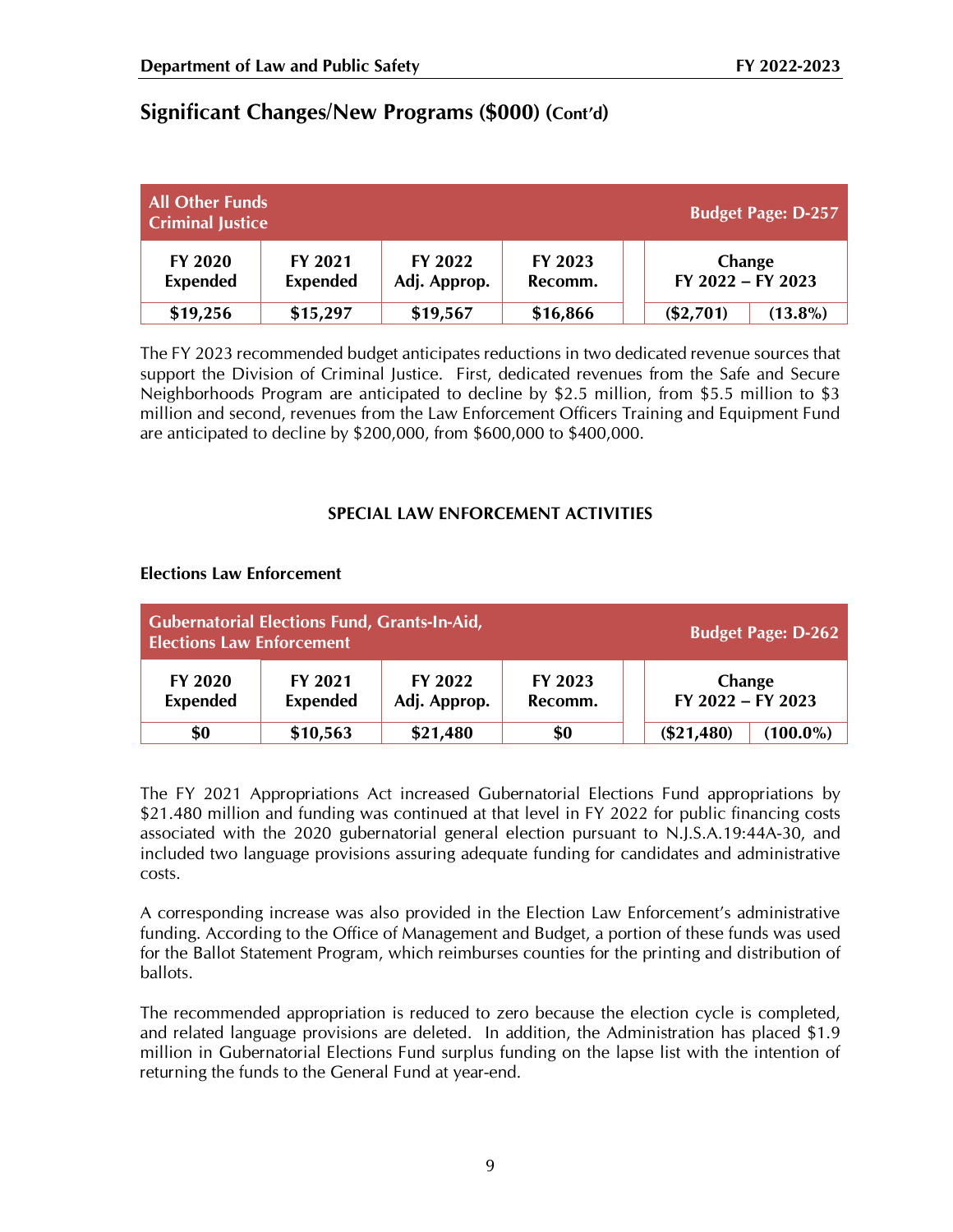### **JUVENILE SERVICES**

| <b>General Fund, Direct State Services</b><br>Juvenile Justice Commission: Operations |                            |                         |                    | <b>Budget Page: D-266</b>   |
|---------------------------------------------------------------------------------------|----------------------------|-------------------------|--------------------|-----------------------------|
| <b>FY 2020</b><br><b>Expended</b>                                                     | FY 2021<br><b>Expended</b> | FY 2022<br>Adj. Approp. | FY 2023<br>Recomm. | Change<br>FY 2022 - FY 2023 |
| \$100,349                                                                             | \$106,267                  | \$110,054               | \$113,354          | \$3,300<br>$3.0\%$          |

The FY 2023 Direct State Services budget for the Juvenile Justice Commission is recommended to be funded at \$113.4 million, an increase of \$3.3 million over the fiscal 2022 adjusted appropriation of \$110 million. The growth provides for planned salary increases for Senior Juvenile Justice Corrections Officers, Juvenile Corrections Officer Recruits, and Juvenile Parole Officers, pursuant to P.L.2021, c.406, which established a minimum salary for corrections officers and provided planned adjustments to the step increments in the salary scale. The number of funded positions for commission staffing across all programs is anticipated to increase by 30 employees.

| General Fund, Grants-In-Aid<br><b>Communities Pilot Program</b> |                            | <b>Restorative and Transformative Justice for Youths and</b> |                    |                             | <b>Budget Page: D-266</b> |
|-----------------------------------------------------------------|----------------------------|--------------------------------------------------------------|--------------------|-----------------------------|---------------------------|
| <b>FY 2020</b><br><b>Expended</b>                               | FY 2021<br><b>Expended</b> | FY 2022<br>Adj. Approp.                                      | FY 2023<br>Recomm. | Change<br>FY 2022 - FY 2023 |                           |
| \$0                                                             | \$0                        | \$4,200                                                      | \$4,200            | \$0                         | $0.0\%$                   |

This FY 2023 recommended appropriation reflects legislation (P.L.2021, c.196) signed into law establishing a two-year pilot program within the Juvenile Justice Commission to reduce initial and repeat youth involvement with the youth justice system. An \$8.4 million appropriation, over two years, was provided to assist the implementation of the restorative justice hubs and community based wraparound services program in four pilot cities: Camden, Newark, Paterson, and Trenton.

According to the Attorney General's Office, the restorative justice hubs will be physical spaces within the community for youth and families with an array of social support services such as employment assistance and mentoring, mental health services, substance abuse treatment and recovery, education and housing support, and financial literacy and life skills. The restorative justice hubs will serve both at-risk and court-involved youth in the community and those discharged from a juvenile justice facility.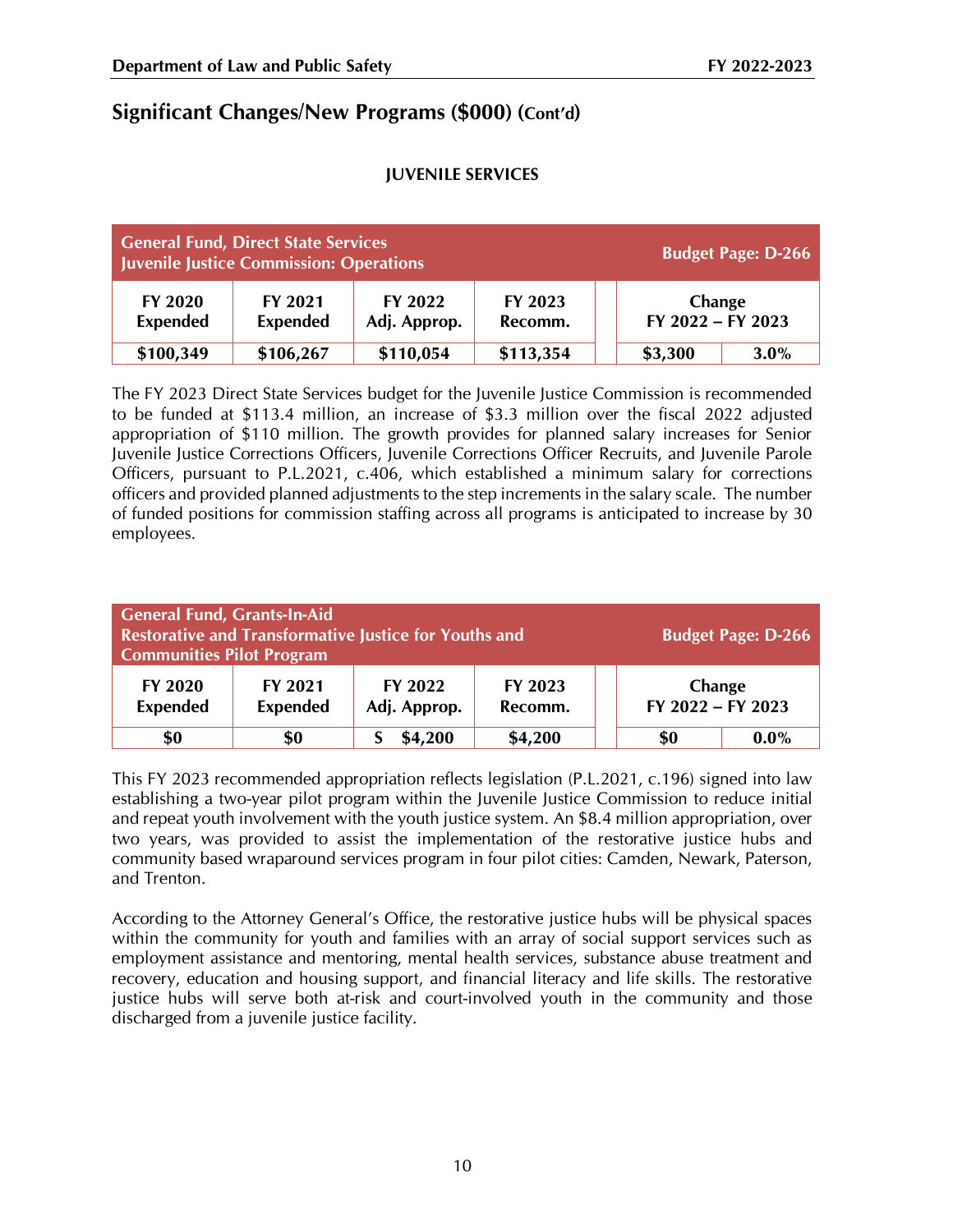## **CENTRAL PLANNING, DIRECTION, AND MANAGEMENT**

#### **Administration and Support Services**

| <b>General Fund, Direct State Services</b><br>Online Licensure for Mental Health Professionals |                            |                         |                    |                             | <b>Budget Page: D-269</b> |
|------------------------------------------------------------------------------------------------|----------------------------|-------------------------|--------------------|-----------------------------|---------------------------|
| <b>FY 2020</b><br><b>Expended</b>                                                              | FY 2021<br><b>Expended</b> | FY 2022<br>Adj. Approp. | FY 2023<br>Recomm. | Change<br>FY 2022 - FY 2023 |                           |
| \$784                                                                                          | \$216                      | \$500                   | \$0                | (\$500)                     | $(100.0\%)$               |

The FY 2023 Governor's Budget recommends the elimination of funding for the Online Licensure for Mental Health Professionals. This initiative was first funded in FY 2019 out of the \$100 million appropriation for Expanded Addiction Initiatives initially in the Department of Health but later moved to the Department of Human Services. The appropriation was to be used to develop, support, and expand programs and services that the Commissioner of Health, the Commissioner of Human Services, and the Commissioner of Children and Families determined to be most effective in addressing the statewide public health crisis associated with substance use disorders, including opioid use disorder.

| <b>All Other Funds</b><br><b>Administration and Support Services</b> |                            |                         |                    | <b>Budget Page: D-269</b>   |
|----------------------------------------------------------------------|----------------------------|-------------------------|--------------------|-----------------------------|
| <b>FY 2020</b><br><b>Expended</b>                                    | FY 2021<br><b>Expended</b> | FY 2022<br>Adj. Approp. | FY 2023<br>Recomm. | Change<br>FY 2022 - FY 2023 |
| \$1,281                                                              | \$2,775                    | \$5,000                 | \$2,500            | $(\$2,500)$<br>$(50.0\%)$   |

The FY 2023 Governor's Budget anticipates a reduction in dedicated revenues that support the Office of the Attorney General administration and support services of \$2 million in revenues from the Forfeiture program and \$500,000 in the State Forensic Laboratory Fund program.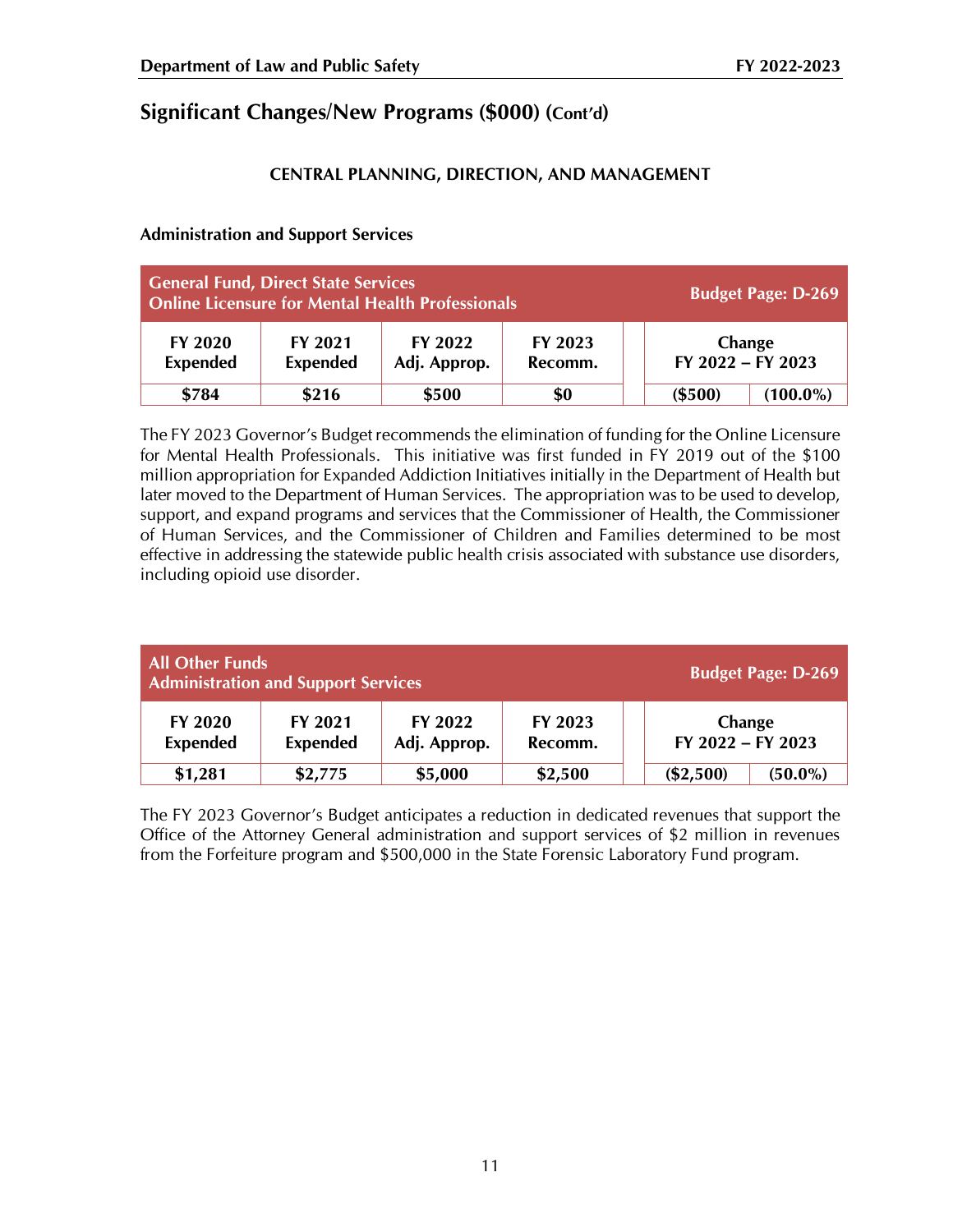#### **GENERAL GOVERNMENT SERVICES**

#### **Division of Law**

| <b>General Fund, Direct State Services</b><br><b>Legal Services (Gross)</b> |                            |                         |                    |                             | <b>Budget Page: D-271</b> |
|-----------------------------------------------------------------------------|----------------------------|-------------------------|--------------------|-----------------------------|---------------------------|
| <b>FY 2020</b><br><b>Expended</b>                                           | FY 2021<br><b>Expended</b> | FY 2022<br>Adj. Approp. | FY 2023<br>Recomm. | Change<br>FY 2022 - FY 2023 |                           |
| \$91,567                                                                    | \$98,650                   | \$104,554               | \$108,179          | \$3,625                     | $3.5\%$                   |
| <b>Less: Legal Services (Income Deduction)</b>                              |                            |                         |                    | <b>Budget Page: D-271</b>   |                           |
| $(\$62,770)$                                                                | (\$78,205)                 | (\$83,320)              | (\$93,203)         | (\$9,883)                   | $11.9\%$                  |
| <b>TOTAL State Appropriation</b>                                            |                            |                         |                    |                             | <b>Budget Page: D-271</b> |
| \$28,797                                                                    | \$20,445                   | \$21,234                | \$14,976           | $(\$6,258)$                 | $(29.5\%)$                |

The Division of Law derives a majority of its operating support from reimbursements it receives for legal services that it provides to other State agencies. The "Less" line in the table above reflects these reimbursements. The division's total budgeted spending authority is recommended to increase by \$3.6 million in FY 2023. But because billings to State agencies are anticipated to grow by \$9.9 million, the proposed FY 2023 State appropriation for the division decreases by \$6.3 million to \$15.0 million.

Additional payments by the Department of Children and Families are the main contributor to the anticipated \$9.9 million increase in FY 2023 cost reimbursements. Notably, the Governor recommends that the appropriation in the Department of Children and Families to reimburse the Division of Law for representing children under the purview of the Division of Child Protection and Permanency in court proceedings be increased from no more than \$15.0 million in FY 2022 to no more than \$25.0 million in FY 2023. According to the Office of Management and Budget (OMB), the increase is requested, in part, because in recent years the Division of Law's expenditures for this responsibility have routinely exceeded the amount appropriated for this purpose in the Department of Children and Families with the Division of Law absorbing excess expenditures. According to the OMB, some \$5.0 million in additional Department of Children and Families reimbursements are budgeted in the Division of Law, rather than \$10.0 million.

The increase in reimbursements to the Division of Law would be partially offset by the net effect of an additional reduction in the recommended appropriation attributable to the non-recurrence of \$2.7 million in one-time costs in FY 2022 for the purchase and installation of a new client billing system and increased salaries and wages expenditures reflecting higher salaries to address salary compression and the annualization of the costs of FY 2022 position growth.

As in previous years, budget language allows the original funding level for the division to increase if direct-billed services exceed original estimates and through supplemental appropriations if the division incurs extraordinary costs related to litigation and other legal services that are not direct billed to other agencies. These latter costs are to be funded first by any revenue recovered through such litigation or other actions.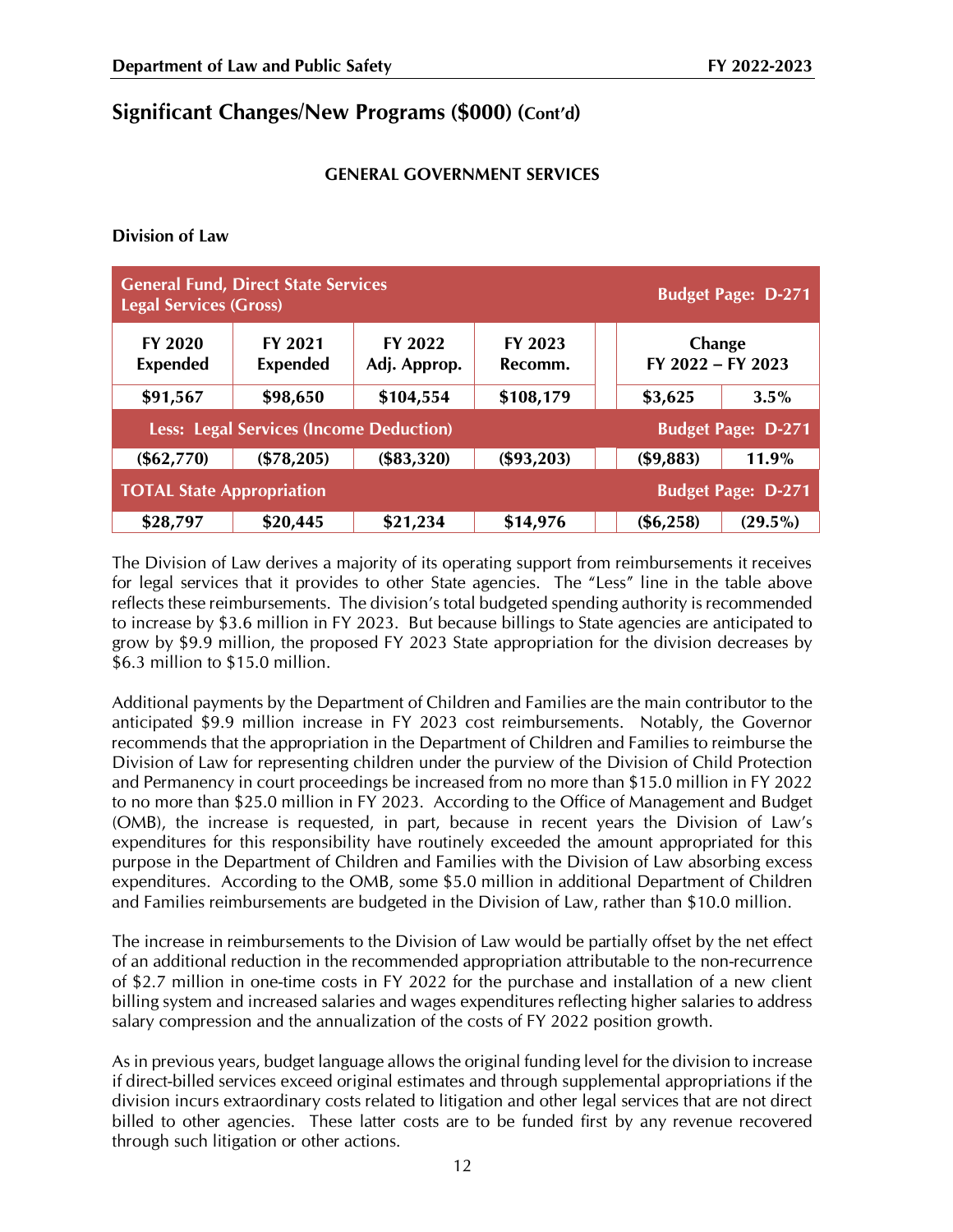## **PROTECTION OF CITIZENS' RIGHTS**

#### **State Professional Boards**

| <b>General Fund, Direct State Services</b><br><b>Health Care Professions Fee Waiver</b> |                            |                         |                    | <b>Budget Page: D-275</b>   |
|-----------------------------------------------------------------------------------------|----------------------------|-------------------------|--------------------|-----------------------------|
| <b>FY 2020</b><br><b>Expended</b>                                                       | FY 2021<br><b>Expended</b> | FY 2022<br>Adj. Approp. | FY 2023<br>Recomm. | Change<br>FY 2022 - FY 2023 |
| \$0                                                                                     | \$0                        | \$0                     | \$9,442            | \$9,442<br>100.0%           |

The Governor's FY 2023 Budget recommends an appropriation of \$9.4 million to offset the lost revenue from the waived fees for an estimated 130,000 health care professionals (nurses, home health aides, etc.).

## **Division on Civil Rights**

| <b>Protection of Civil Rights</b> | General Fund, Direct State Services |                         | <b>Budget Page: D-275</b> |                             |       |
|-----------------------------------|-------------------------------------|-------------------------|---------------------------|-----------------------------|-------|
| <b>FY 2020</b><br><b>Expended</b> | FY 2021<br><b>Expended</b>          | FY 2022<br>Adj. Approp. | FY 2023<br>Recomm.        | Change<br>FY 2022 - FY 2023 |       |
| \$4,849                           | \$5,640                             | \$6,152                 | \$7,140                   | \$988                       | 16.1% |

The appropriation for Division of Civil Rights operating expenses is recommended to increase by a cumulative \$988,000. Three components make up the total growth:

- a \$500,000 increase for the purchase of legal services;
- a \$300,000 increase for software maintenance expenses for the New Jersey Bias Investigation Access System (NJBIAS), which is an electronic case management system that is accessible to complainants and respondents; and
- a \$188,000 increase for five additional full-time State-funded positions; the total salary cost of the five positions is \$375,000, which is reduced by 50 percent in anticipated delayed hire savings in FY 2023.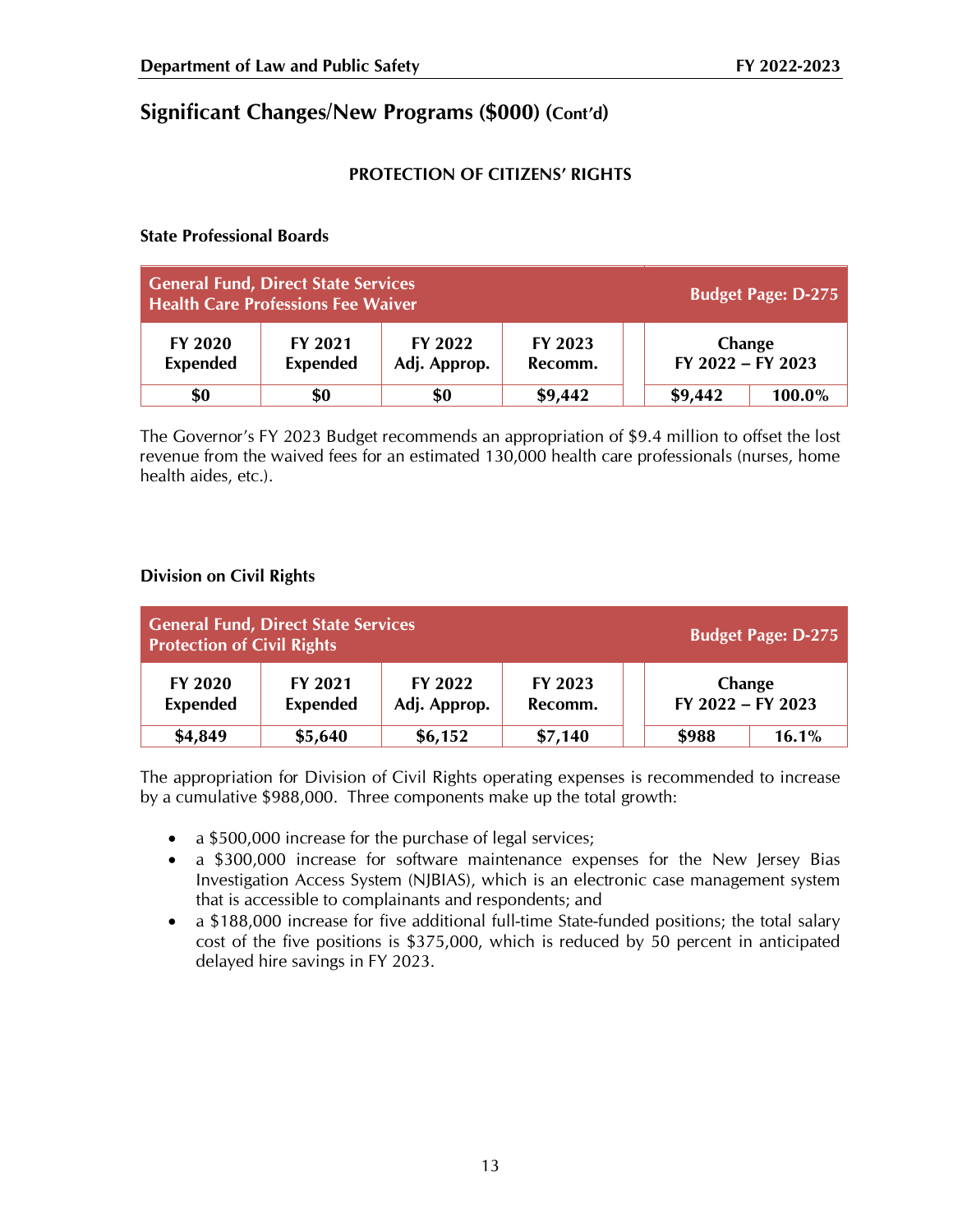# **Significant Language Changes**

#### **New Jersey Emergency Medical Service Helicopter Response Act Increased Allocations for Division of State Police Vehicles**

|                 | 2022 Handbook: p. B-146 |  |
|-----------------|-------------------------|--|
| <b>Revision</b> | 2023 Budget: p. D-259   |  |

Notwithstanding the provisions of any law or regulation to the contrary, receipts and available balances pursuant to the New Jersey Emergency Medical Service Helicopter Response Act under subsection a. of section 1 of P.L.1992, c.87 (C.39:3-8.2), not to exceed  $\frac{12,600,000}{2}$ \$3,000,000 are appropriated for State Police vehicles, subject to the approval of the Director of the Division of Budget and Accounting.

#### **Explanation**

*This revision would increase the amount appropriated from the New Jersey Emergency Medical Service Helicopter Response Program account to the Division of State Police for the purchase of vehicles by \$400,000.*

*A \$3 motor vehicle registration surcharge is dedicated to the New Jersey Emergency Medical Service Helicopter Response Program Fund. The FY 2023 Governor's Budget recommends revenues of \$30.5 million for the fund in the budget year, the same amount as FY 2022.*

#### **Election Law Enforcement (GEF)**

**Public Financing of 2020 Elections – Candidates' Funds and Administrative Costs**

**Deletion 2022 Handbook: p. B-148 2023 Budget:** 

There are appropriated from the Gubernatorial Elections Fund such sums as may be required for payments to persons qualifying for additional public funds pursuant to section 5 of P.L.1974, c.26 (C.19:44A-30); provided, however, that should the amount available in the Gubernatorial Elections Fund be insufficient to support such an appropriation, there are appropriated from the General Fund to the Gubernatorial Elections Fund such sums as may be required, subject to the approval of the Director of the Division of Budget and Accounting.

Of the amount hereinabove appropriated for the Election Law Enforcement Gubernatorial Elections Fund, an amount not to exceed \$480,000 may be used to offset the administrative costs of the program, subject to the approval of the Director of the Division of Budget and Accounting.

## **Explanation**

*This language provisions are functionally obsolete because the 2020 election cycle is over. The FY 2021 Appropriations Act increased Gubernatorial Elections Fund appropriations for public financing costs associated with the 2020 gubernatorial*

EXPLANATION: FY 2022 language not recommended for FY 2023 denoted by strikethrough. Recommended FY 2023 language that did not appear in FY 2022 denoted by underlining.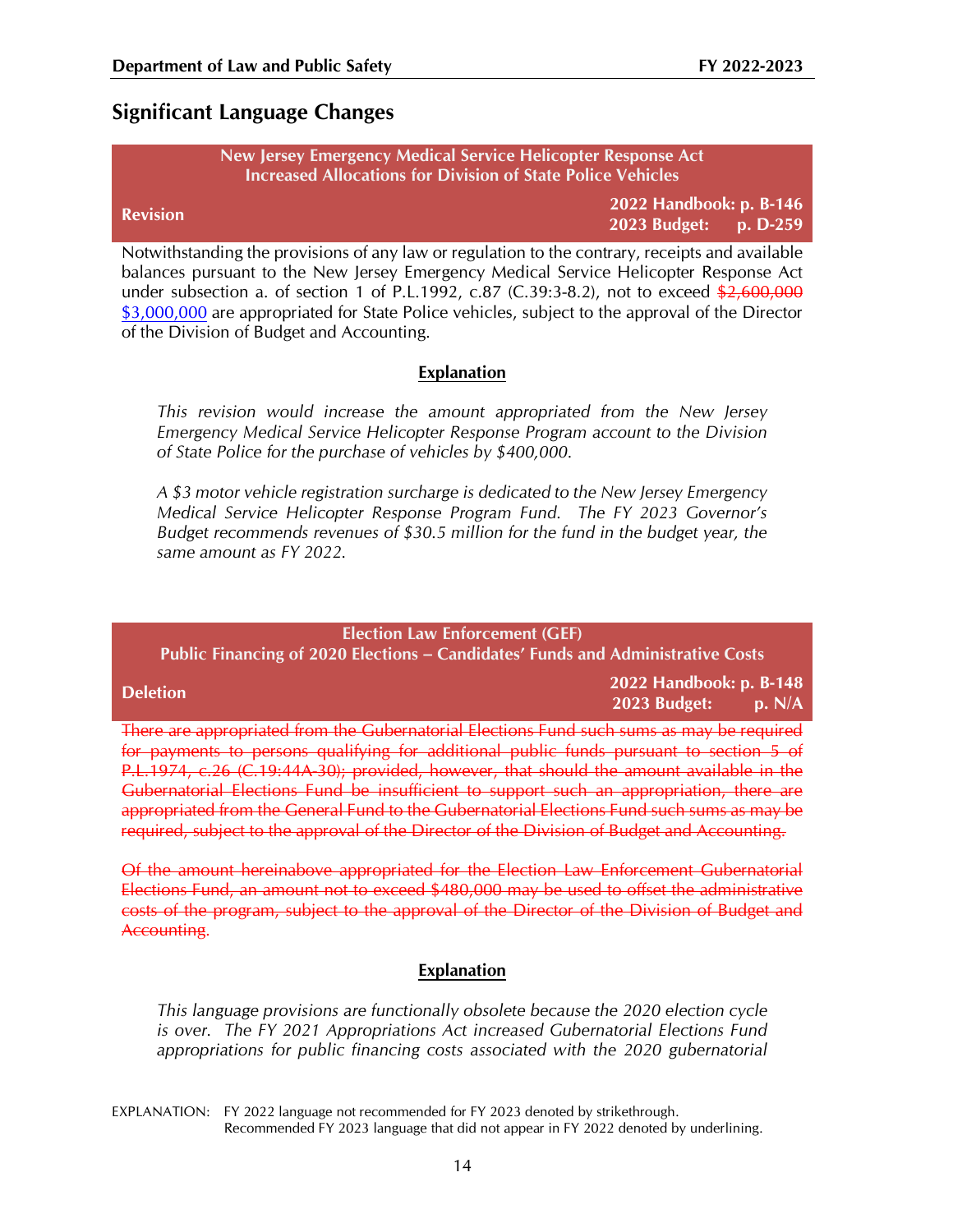# **Significant Language Changes (Cont'd)**

*general election and included two language provisions assuring adequate funding for candidates and administrative costs.*

*A corresponding increase was also provided in the Election Law Enforcement's administrative funding. According to the Office of Management and Budget, these funds were used for the Ballot Statement Program, which reimburses counties for the printing and distribution of ballots.*

|                 | <b>Community-Based Violence Intervention Program – Expands Grants and Administrative</b> |
|-----------------|------------------------------------------------------------------------------------------|
|                 | Costs                                                                                    |
| <b>Revision</b> | 2022 Handbook: p. B-152                                                                  |
|                 | $0.000 \text{ R}$ $1 - i$ $\text{R}$ $0.70$                                              |

**2023 Budget: p. D-270**

Notwithstanding the provisions of any law or regulation to the contrary, the amount hereinabove appropriated for Community-Based Violence Intervention shall be used to develop violence-intervention programming and provide grants to municipalities and, individuals and nonprofit organizations impacted by higher than average rates of violence, pursuant to a competitive process administered by the Office of the Attorney General, subject to the approval of the Director of the Division of Budget and Accounting.

Of the amount hereinabove appropriated for the Community-Based Violence Intervention Program, an amount not to exceed five percent of the funds may be used to offset the administrative costs of the program, subject to the approval of the Director of the Division of Budget and Accounting.

#### **Explanation**

*In FY 2021, the Community-Based Violence Intervention Program was announced along with a \$10 million grant program to employ violence intervention strategies that provide alternatives to violence and embody a community-based public safety model. This language provision expands the use of State Grants-In-Aid to include nonprofits and provides five percent of the grants be used toward the administration of the program.*

*The purpose of the Community-Based Violence Intervention Program is to support nonprofit community service providers toward initiatives including street outreach and mentoring, trauma-informed programs with cognitive behavioral therapy, and integration of local social service providers to connect people to social and economic services.*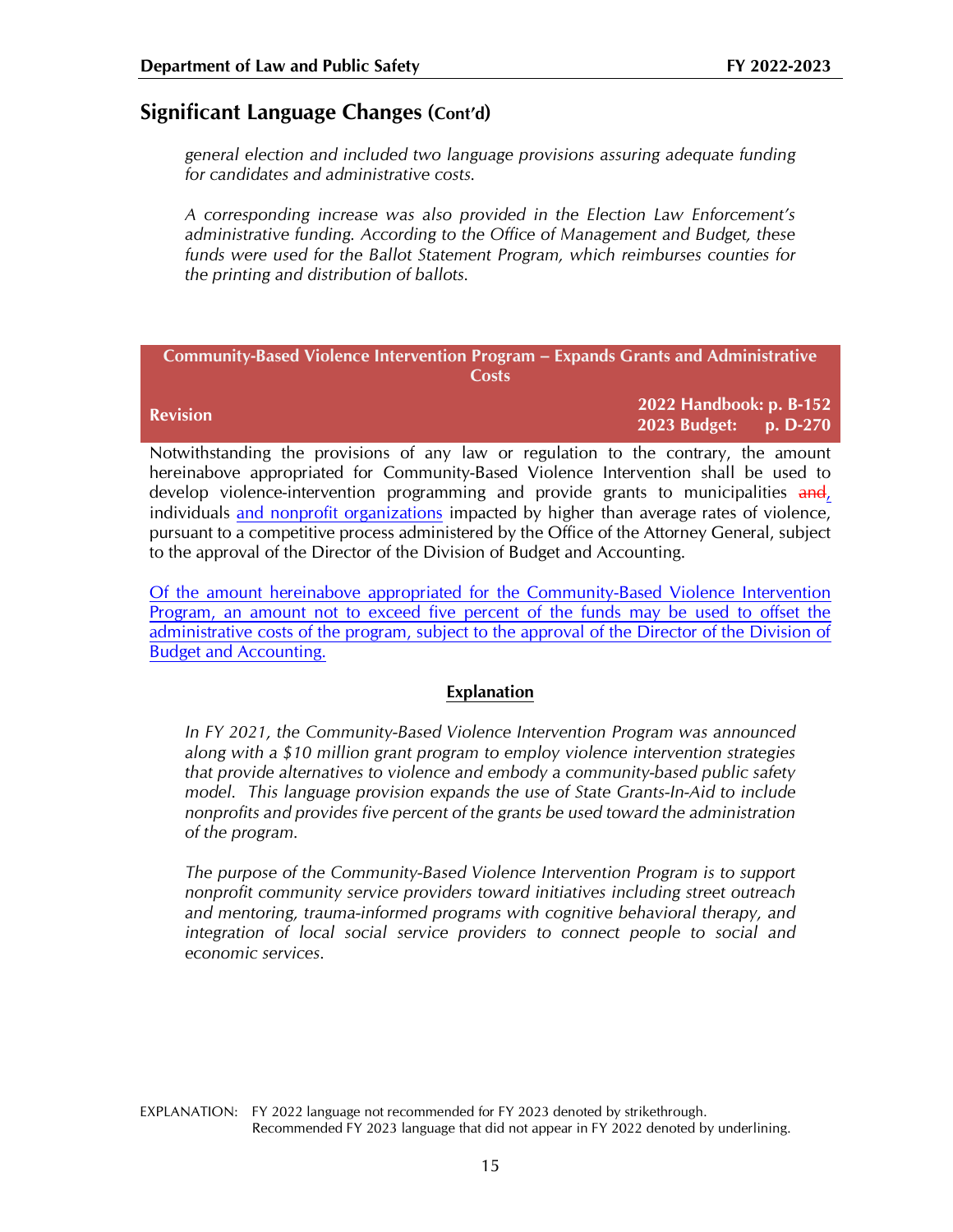# **Significant Language Changes (Cont'd)**

#### **Capital for Homeland Security Critical Infrastructure**

| <b>Deletion</b>                                                                            | 2022 Handbook: p. B-152<br>2023 Budget: $p. N/A$ |  |
|--------------------------------------------------------------------------------------------|--------------------------------------------------|--|
| The unexpended balance at the end of the preceding fiscal year in the Capital for Homeland |                                                  |  |

Security Critical Infrastructure account is appropriated and such amounts may be transferred to other departments and State agencies for any State and/or local homeland security purpose, subject to the approval of the Director of the Division of Budget and Accounting.

#### **Explanation**

*This language provision is functionally obsolete because all funds have been expended. Funding of \$15 million for the Capital for Homeland Security Critical Infrastructure program was initiated in FY 2007 to meet regional, county-wide, and Statewide homeland security needs, such as interoperable communications, tools for intelligence sharing, and enhanced infrastructure protection. Associated budget language allowed for the transfer of amounts appropriated to other departments for security purposes. From FY 2007 through FY 2010 a total of \$45.750 million was appropriated for the program. Commencing in FY 2011 the language was changed to permit the carry forward of unexpended balances into the next fiscal years.*

| <b>State Professional Boards – Reallocation of Excess Resources</b>                                                                                                                      |                                                  |  |  |  |
|------------------------------------------------------------------------------------------------------------------------------------------------------------------------------------------|--------------------------------------------------|--|--|--|
| <b>Revision</b>                                                                                                                                                                          | 2022 Handbook: p. B-161<br>2023 Budget: p. D-277 |  |  |  |
| Notwithstanding the provisions of section 2 of P.L.1974, c.46 (C.45:1-3.2) or any law or<br>regulation to the contrary, an amount not to exceed \$8,500,000 \$38,500,000, subject to the |                                                  |  |  |  |

regulation to the contrary, an amount not to exceed \$8,500,000 \$38,500,000, subject to the approval of the Attorney General, is hereby appropriated from the unexpended balances of the several State professional boards, advisory boards, and committees located in the Department of Law and Public Safety which are not otherwise required to be expended for the purposes of such professional boards, advisory boards, and committees to pay for the costs and expenses of the various divisions within the Department of Law and Public Safety as determined by the Attorney General, subject to the approval of the Director of the Division of Budget and Accounting.

#### **Explanation**

*This revision would increase from \$8.5 million to \$38.5 million the amount the Attorney General may reallocate from State professional boards, advisory boards, and committees' unexpended appropriation balances to other departmental purposes. These funds may be used to pay for various expenditures in other divisions within the department.*

EXPLANATION: FY 2022 language not recommended for FY 2023 denoted by strikethrough. Recommended FY 2023 language that did not appear in FY 2022 denoted by underlining.